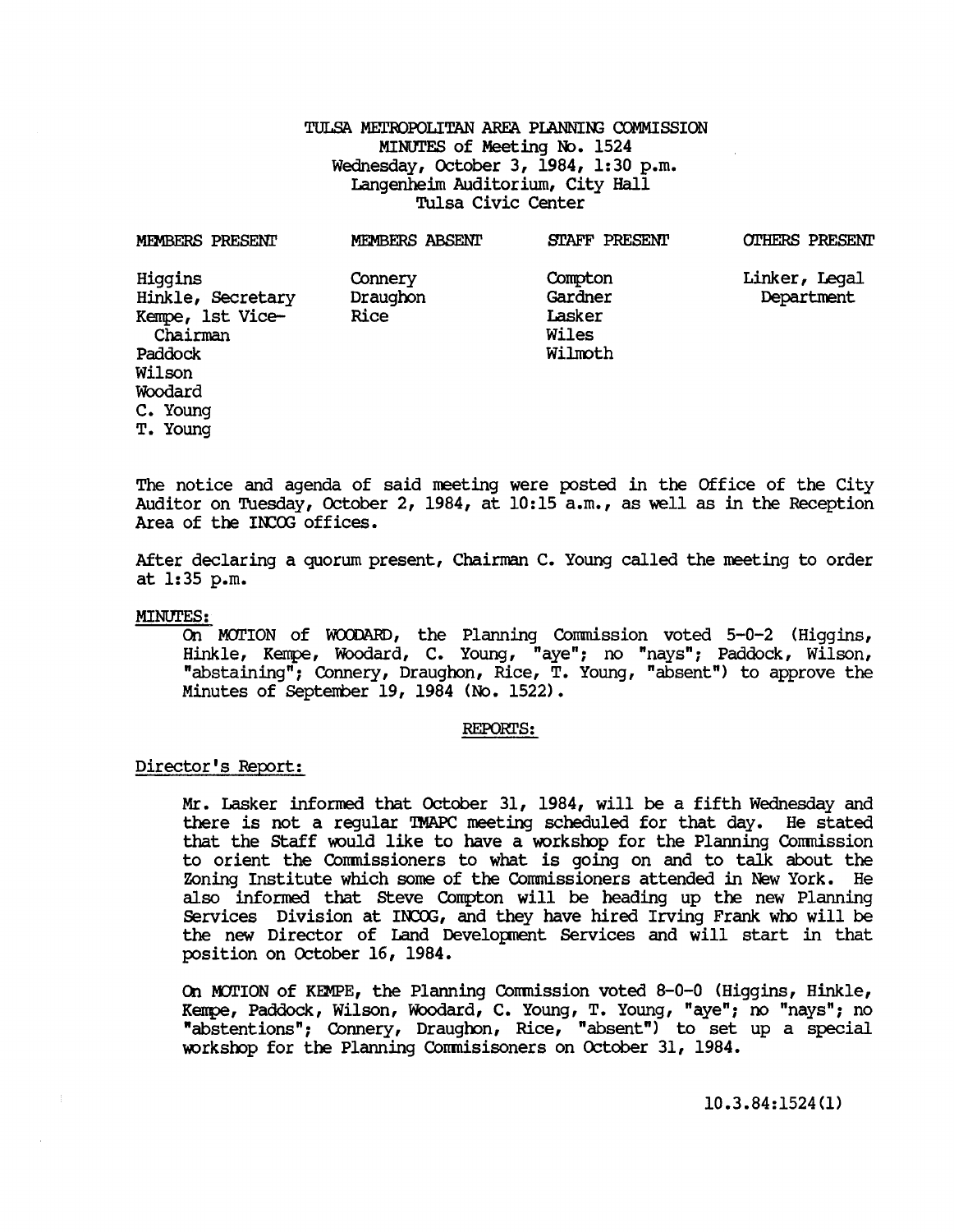RESOLUTION acknowledging Carl Young III as a former member of the Tulsa Metropolitan Area Planning Commission.

First Vice-Chairman Cherry Kenpe read the resolution acknowledging carl Young III.

Mayor T. Young informed that Chairman C. Young was appointed to the<br>Tulsa/Rogers County Port Authority by the City Commission. Mayor Tulsa/Rogers County Port Authority by the City Commission. Young expressed to Chairman C. Young his appreciation for the fine service he has given as a Planning Commissioner.

On MOTION of T. YOUNG, the Planning Commission voted 8-0-0 (Higgins, Hinkle, Kerrpe, Paddock, Wilson, Woodard, C. Young, T. Young, "aye"; no "nays"; no "abstentions"; Connery, Draughon, Rice, "absent") to adopt the resolution acknowledging carl Young III as a former nerrber of the Tulsa Metropolitan Area Planning Commission, as follows:

RESOLUTION NO. 1524:602

### **RESOLUTION**

WHERFAS, the Tulsa Metropolitan Area Planning Commission wishes to acknowledge merrbers who have made significant contributions toward the orderly growth and development of the Tulsa Metropolitan Area; and

WHEREAS, Mr. Carl Young III served with dedication and distinction  $\ell$ for nearly nine years from January 18, 1976 through October 3, 1984; and

WHERFAS, he served as First Vice-Chairman to the Commission in 1979, 1980, and 1983 and served as Chairman in 1981 and 1984; and

WHERFAS, he gave freely of his time, talents, and expertise toward the development of a better environment for present and future citizens; and

WHERFAS, such service was given at considerable personal sacrifice;

THEREFORE, the merrbers of the Commission wish to express our deepest appreciation for the concern and service given by our former member, carl Young III.

APPROVED and ADOPTED this 3rd day of October, 1984.

10.3.84:1524(2)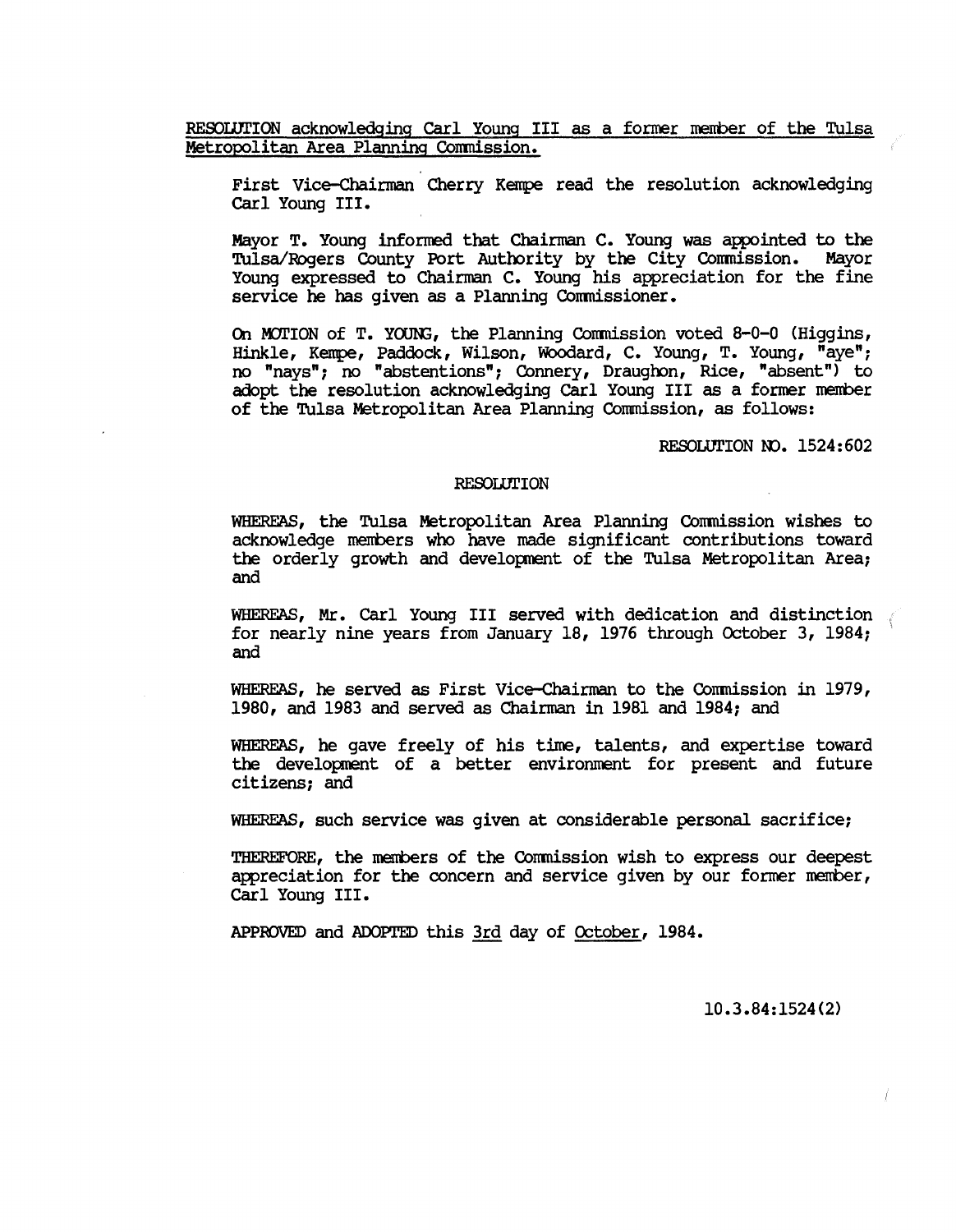## NDP Plan Amendments--Review and Resolution.

Ms. Dane Matthews submitted a handout (Exhibit "A-I") and informed that the Staff has reviewed the resolution and have found that it is<br>in accord with the plan. Staff recommends approval of the Staff recommends approval of the resolution.

Don Bybee from Tulsa Urban Renewal Authority was present.

On MOTION of KEMPE, the Planning Commission voted  $7-0-0$  (Higgins, Hinkle, Kempe, Paddock, Wilson, Woodard, C. Young, "aye"; no "nays"; no "abstentions"; Connery, Draughon, Rice, T. Young, "absent") to approve the Resolution finding that the amendments to the Urban Renewal Plan for the Neighborhood Development Program Area in connection with the Tenth Year Community Development Block Grant Program and certain other street and Land Use Modifications are in conformance with the Comprehensive Plan of the City of Tulsa, as follows:

RESOLUTION NO. 1524:603

RESOLUTION FINDING THAT THE AMENDMENTS TO THE URBAN RENEWAL PIAN FOR THE NEIGHBORHCXD DEVELOPMENT PROGRAM AREA IN CONNECTION WITH THE TENTH YEAR COMMUNITY DEVELOPMENT BLOCK GRANT PROGRAM AND CERTAIN OTHER STREET AND LAND USE MODIFICATIONS ARE IN CONFORMANCE WITH THE COMPREHENSIVE PIAN FOR THE CITY OF TULSA

WHEREAS, the City of Tulsa, Oklahoma, and the Board of County Commissioners of Tulsa County, Cklamma, on August 2, 1960, and August 9, 1960 respectively, adopted a Conprehensive Plan for the orderly development of the City and County of Tulsa, Oklahoma, with subsequent amendments to date; and

WHEREAS, said Comprehensive Plan contains sections dealing with the needs and desirability of Urban Renewal Programs; and,

WHEREAS, on November 17, 1959, the City of Tulsa appointed the Tulsa Urban Renewal Authority in accordance with the House Bill No. 602, Twenty-seventh Cklamma Legislature (1959), now cited as the Urban Redevelopment Act Title 11, Oklahoma Statutes, 38-101 et seq; and,

WHEREAS, said Urban Redevelopment Act requires that the Tulsa Metropolitan Area Planning Commission certify to the City of Tulsa as to the conformity of any proposed Urban Renewal Plans and/or major Plan Amendments to the Conprehensive Plan of the City of Tulsa; and

WHEREAS, the Tulsa Urban Renewal Authority has prepared Amendments to the Urban Renewal Plan for the Neighborhood Development Program area in connection with the Tenth Year Community Development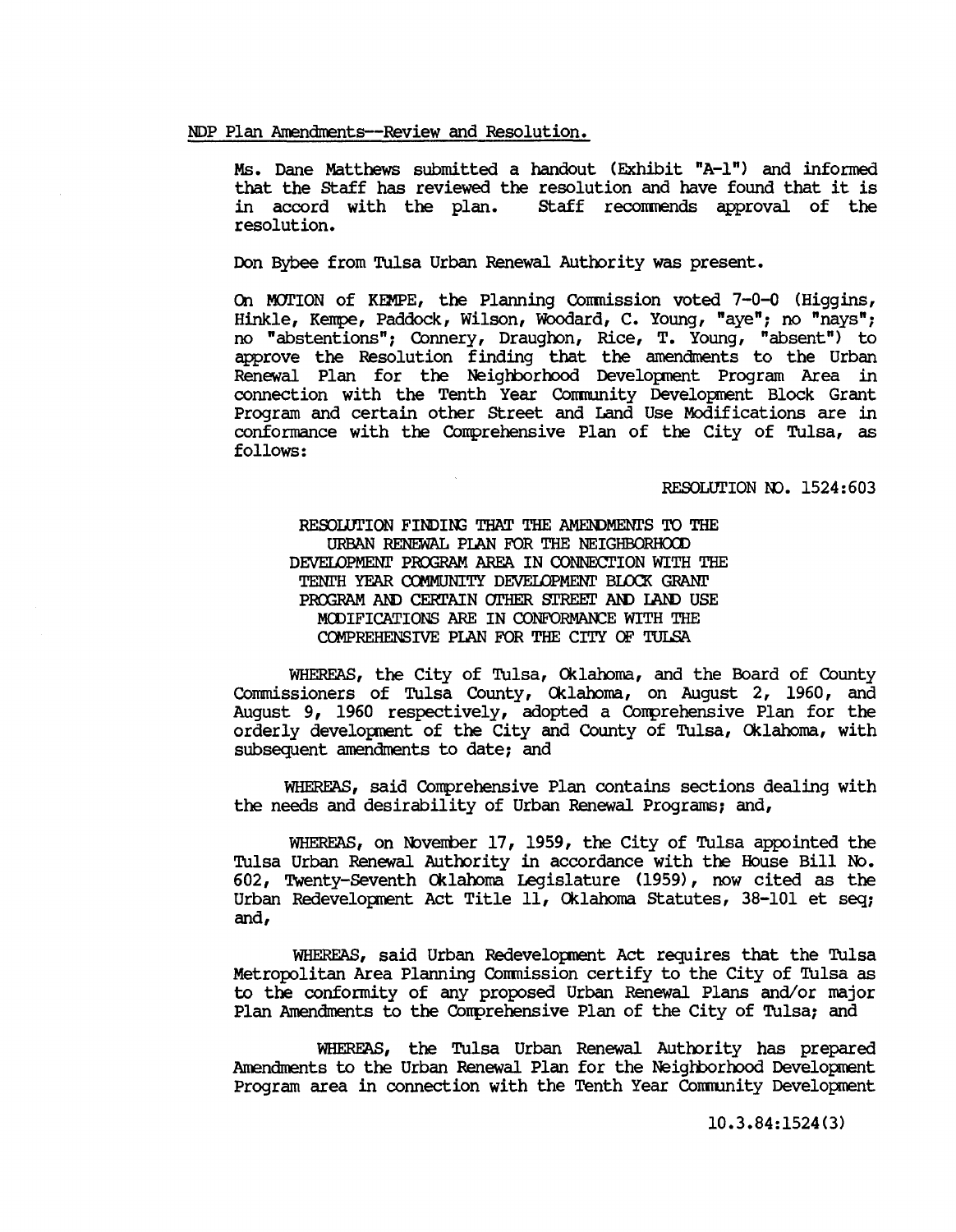Block Grant Program and certain other street and land use modifications within the City of Tulsa; and,

WHEREAS, said Neighborhood Development Program Urban Renewal Plan Amendments for the area have been submitted to the Tulsa Metropolitan Area Planning Commission for review in accordance with the Urban Redevelopment Act.

NOW, THEREFORE, BE IT RESOLVED BY THE TULSA METROPOLITAN AREA PIANNING COMMISSION, that:

1. The proposed Urban Renewal Plan Amendments for the Neighborhood Development Program Area, in connection with the Tenth Year Cormunity Development Block Grant Program and modifications, specifically:

Revise Land Acquisition Status Maps, URP-3B, 3C and 3E, to reflect acquisition scheduled under the Year X CDBG Program.

Modify Land Use Plan Map URP-2E for the Crosstown and Downtown Sectors to show the re-opening of Greenwood Avenue from East Archer street to East Second street. Said re-opening is for the purpose of providing better traffic circulation and access to the near-north side and furthering of redevelopment goals and objectives.

Revise Appendix II, Relocation Plan, to include displacenent resulting from the acquisition scheduled in the Year X CDBG Program and showing feasibility of relocation in accordance with State and Federal law.

Amend Appendix III, Financing Plan, to include cost and funding for those activities scheduled under the Year X CBDG Program.

are hereby found to be in conformity with the Comprehensive Plan for the City of Tulsa.

2. Certified copies of this resolution shall be forwarded to the Board of Commissioners of the City of Tulsa.

APPROVED and ADOPTED this 3rd day of  $October$ , 1984, by the Tulsa Metropolitan Area Planning Commission.

10.3.84:1524(4)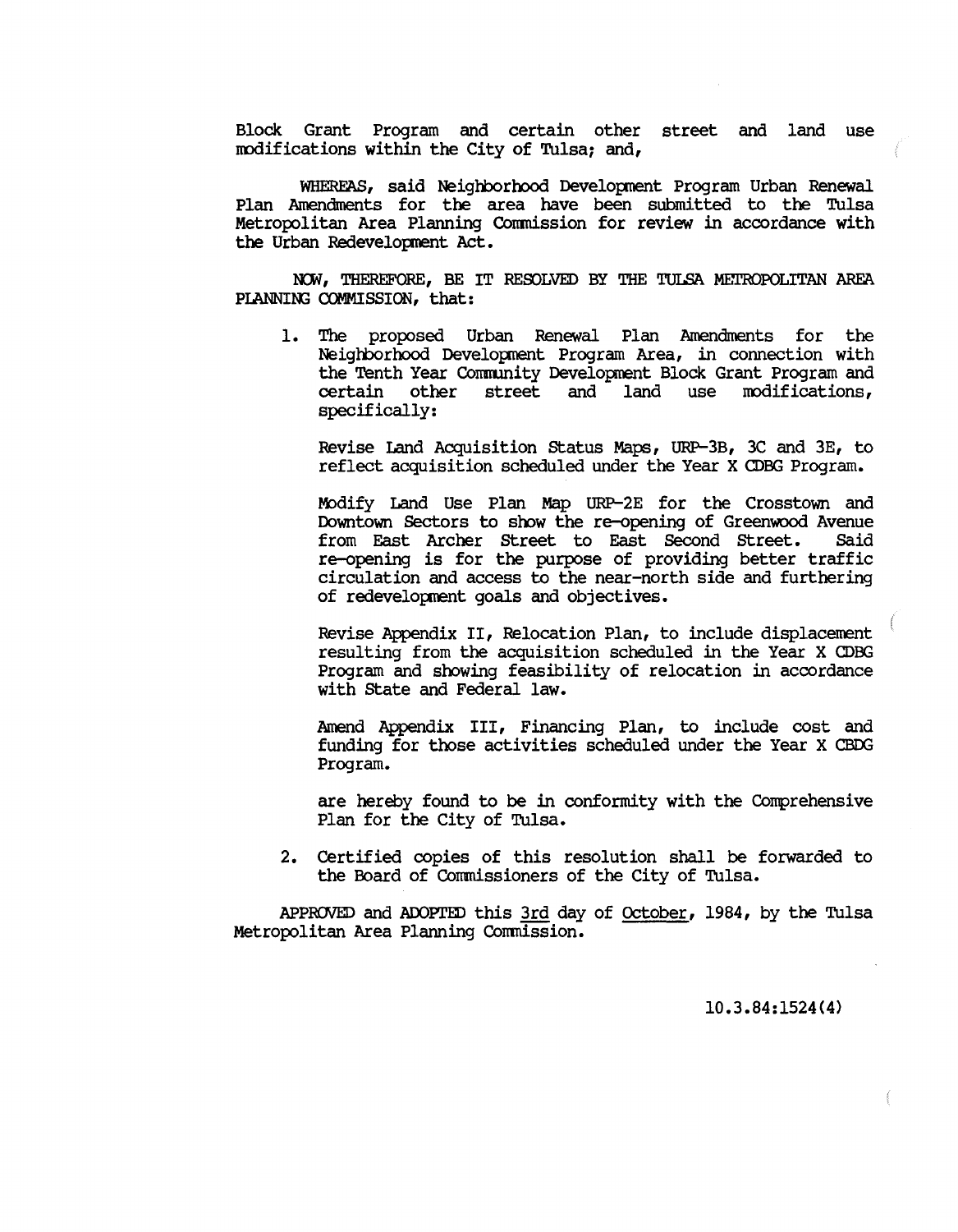### SUBDIVISIONS:

### Final Approval and Release:

Orchard View (PUD 352) (683) N. of NE $\sqrt{c}$  64th & S. Peoria (CS, RM-2)

The staff advised the Conmission that all release letters have been received and that final approval and release were reconmended.

On MOTION of T. YOUNG, the Planning Commission voted 8-0-0 (Higgins, Hinkle, Kempe, Paddock, Wilson, Woodard, C. Young, T. Young, "aye"; no "nays"; no "abstentions"; Connery, Draughon, Rice, "absent") to approve the final plat for Orchard View and release same as having met all conditions of approval.

Home Improvement Center (1183) W. of  $S\bar{w}/c$  71st & S. Memorial (CS, OL)

The staff advised the Commission that all release letters have been received and that final approval and release were reconmended.

On MOTION of T. YOUNG, the Planning Commission voted 8-0-0 (Higgins, Hinkle, Kempe, Paddock, Wilson, Woodard, C. Young, T. Young, "aye"; no "nays"; no "abstentions"; Connery, Draughon, Rice, "absent") to approve the final plat for Home Improvement Center and release same as having met all conditions of approval.

Bogdanoff's Corner (2083) SW/c 91st & S. Delaware Ave. (CS)

The staff advised the Commission that all release letters have been received and that final approval and release were reconmended.

Q1 MJrION of T. YOON3, the Planning Conmission voted 8-0-0 (Higgins, Hinkle, Kempe, Paddock, Wilson, Woodard, C. Young, T. Young, "aye"; no "nays"; no "abstentions"; Connery, Draughon, Rice, "absent") to approve the final plat for Bogdanoff's Comer and release same as having met all conditions of approval.

### Change of Access:

6000 Garnett Park (3294) NW/c E. 6lst & S. l16th E. Ave. (IL)

Mr. WilIroth informed this access change is to rove an existing access point 55 feet east to align with a lot line created by lot-split #16277. Staff and the Traffic Engineer recommend approval.

Q1 MJrION of HIGGINS, the Planning Conmission voted 8-0-0 (Higgins, Hinkle, Kempe, Paddock, Wilson, Woodard, C. Young, T. Young, "aye"; no "nays"; no "abstentions"; Connery, Draughon, Rice, "absent") to approve a change of access for 6000 Garnett Park to move an existing access point 55 feet east to align with a lot line created by  $lot-split$   $#16277.$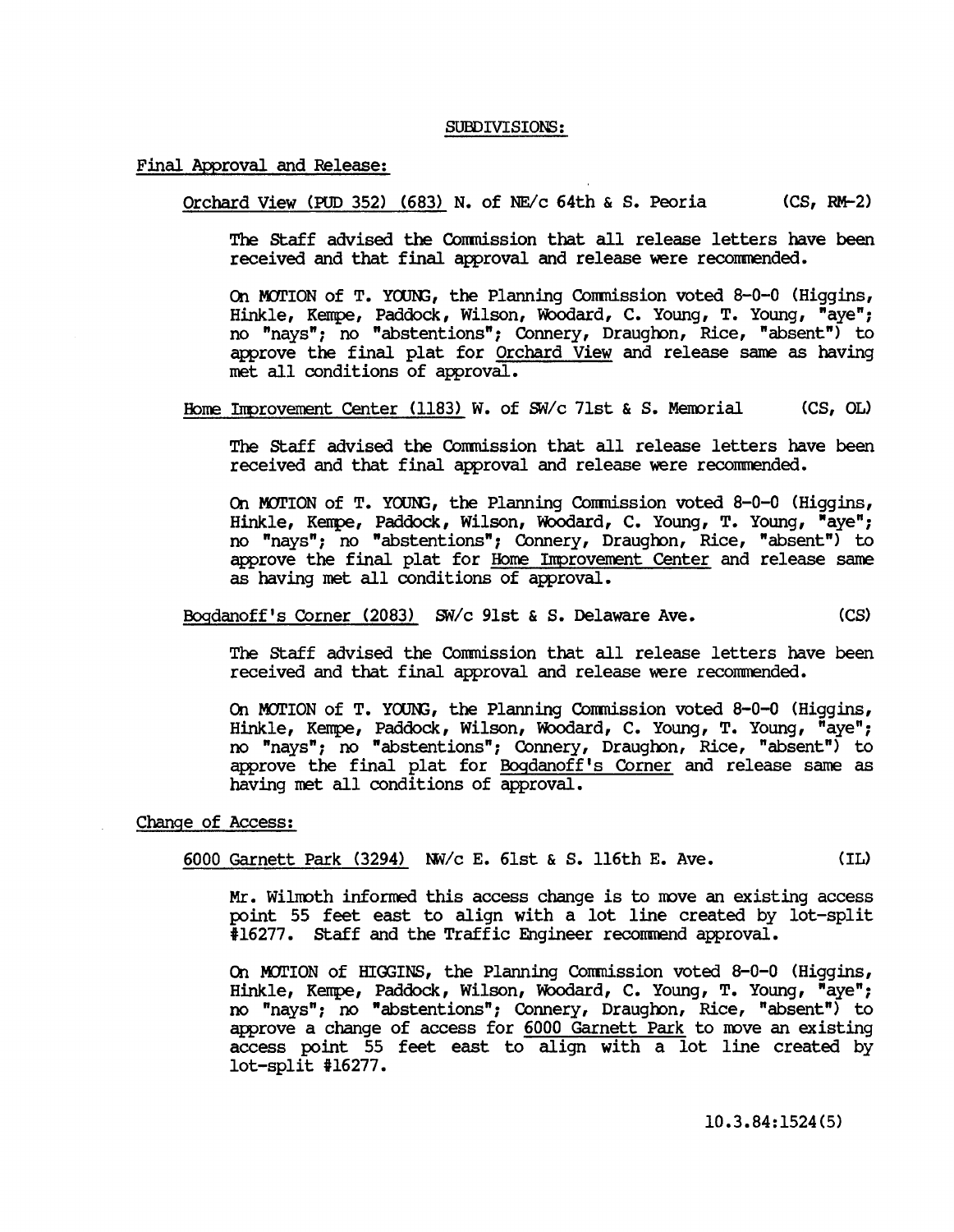# Waiver of Plat:

BOA 13238 Standard Heights (2402) 2828 N. Garrison Ave. (Church) (RS-3)

This is a request to waive the platting requirements on Lots  $5, 6,$ 20, and the north half of 19, Block 6, of the above subdivision. The property contains an existing church that is expanding their building. Since the property is already platted and nothing would be gained by a re-plat, it is recommended that the platting requirements be waived.

On MOI'ION of HIOOINS, the Planning Commission voted 8-0-0 (Higgins, Hinkle, Kempe, Paddock, Wilson, Woodard, C. Young, T. Young, "aye"; no "nays"; no "abstentions"; Connery, Draughon, Rice, "absent") to approve the request to waive the platting requirements for BOA 13238 Standard Heights.

BOA 13281 (Unplatted) (Woods Elem. School) (3003)1661 E. Virgin St. (RS-3)

This is a request to waive the platting requirements on the  $SE/4$ ,  $SE/4$ ,  $NW/4$  of  $Sect.$  30-20-13. The Board approved a special exception for a pre-school to be located at the WOods Elementary School. The school is existing, nothing will change, and the pre-school will use<br>the existing facilities. It is recommended that the platting It is recommended that the platting requirements be waived.

On MOTION of KEMPE, the Planning Commission voted  $8-0-0$  (Higgins, Hinkle, Kempe, Paddock, Wilson, WOodard, C. Young, T. Young, "aye"; no "nays"; no "abstentions"; Connery, Draughon, Rice, "absent") to approve the request to waive the platting requirements for BOA 13281 Woods Elementary School.

10.3.84:1524(6)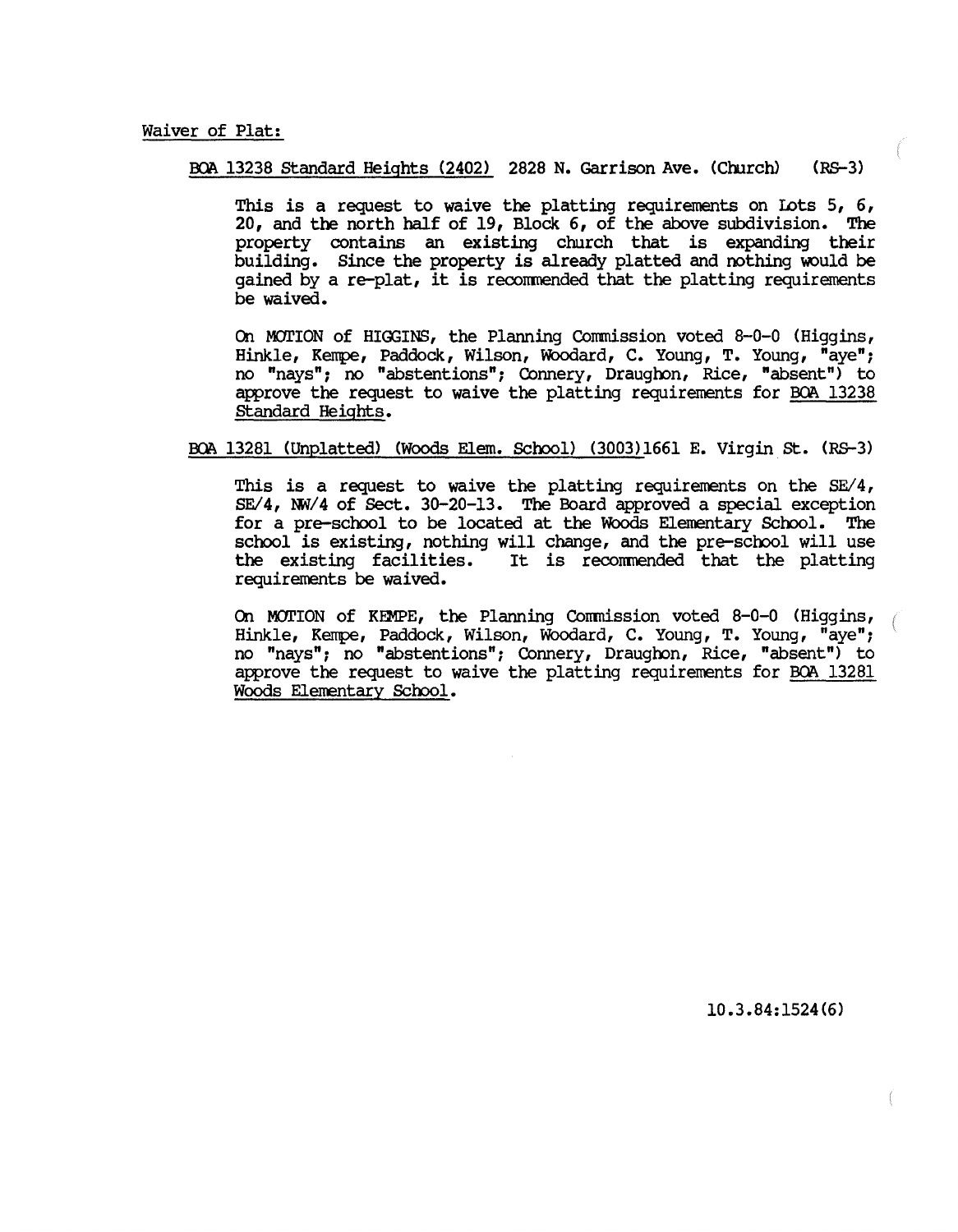### LOT SPLITS:

### Lot Splits for Discussion:

L-16272 Today's Homes (193) SE/c of E. Admiral Pl. & Memorial (CH)

In the opinion of the staff, the lot split listed above meets the subdivision and zoning regulations, but since the lot(s) may be irregular in shape, notice has been given to the abutting owner (s) so that property owners in the area may be aware of the application.

Mr. Wilmoth informed the Commission that the remainder after splitting off two rectangular sections of this tract is an irregular piece of ground. It is over 2 *1/2* acres and would not normally come to the Commission except as a remainder or a new lot split. informed that the staff recorrmends approval of this lot split.

On MOrION of T. YOOID, the Planning Conmission voted 8-0-0 (Higgins, Hinkle, Kempe, Paddock, Wilson, Woodard, C. Young, T. Young, "aye"; no "nays"; no "abstentions"; Connery, Draughon, Rice, "absent") to approve L-16272.

# L-16275 The Kensington Co. (783) SE/c 71st & S. Wheeling  $(CS)$

In the opinion of the staff, the lot split listed above meets the subdivision and zoning regulations, but since the lot(s) may be irregular in shape, notice has been given to the abutting owner (s) so that property owners in the area may be aware of the application.

Mr. Wilmoth informed the Commission that this lot split is to adjust a phase line for the development on the property. There will be a minor amendment to the PUD on the property to adjust the phase line to fit the lot split line. This will not increase the intensity of the development. It is an adjustment to account for where the It is an adjustment to account for where the building was built, their finances, and phases. Mr. Wilmoth advised that the Staff will withhold the release of the deeds until a minor amendment is approved.

On MOrION of T. YOOID, the Planning Conmission voted 8-0-0 (Higgins, Hinkle, Kempe, Paddock, Wilson, Woodard, C. Young, T. Young, "aye"; no "nays"; no "abstentions"; Connery, Draughon, Rice, "absent") to approve L-16275 subject to the approval of a minor amendment to the PUD for this development.

L-16279 Galan Properties (1694) SE/c E. 28th Pl. & S. l30th E. Ave. (RS-3)

In the opinion of the staff, the lot split listed above meets the subdivision and zoning regulations, but since the lot(s) may be irregular in shape, notice has been given to the abutting owner (s) so that property owners in the area may be aware of the application.

10.3.84: 1524 (7)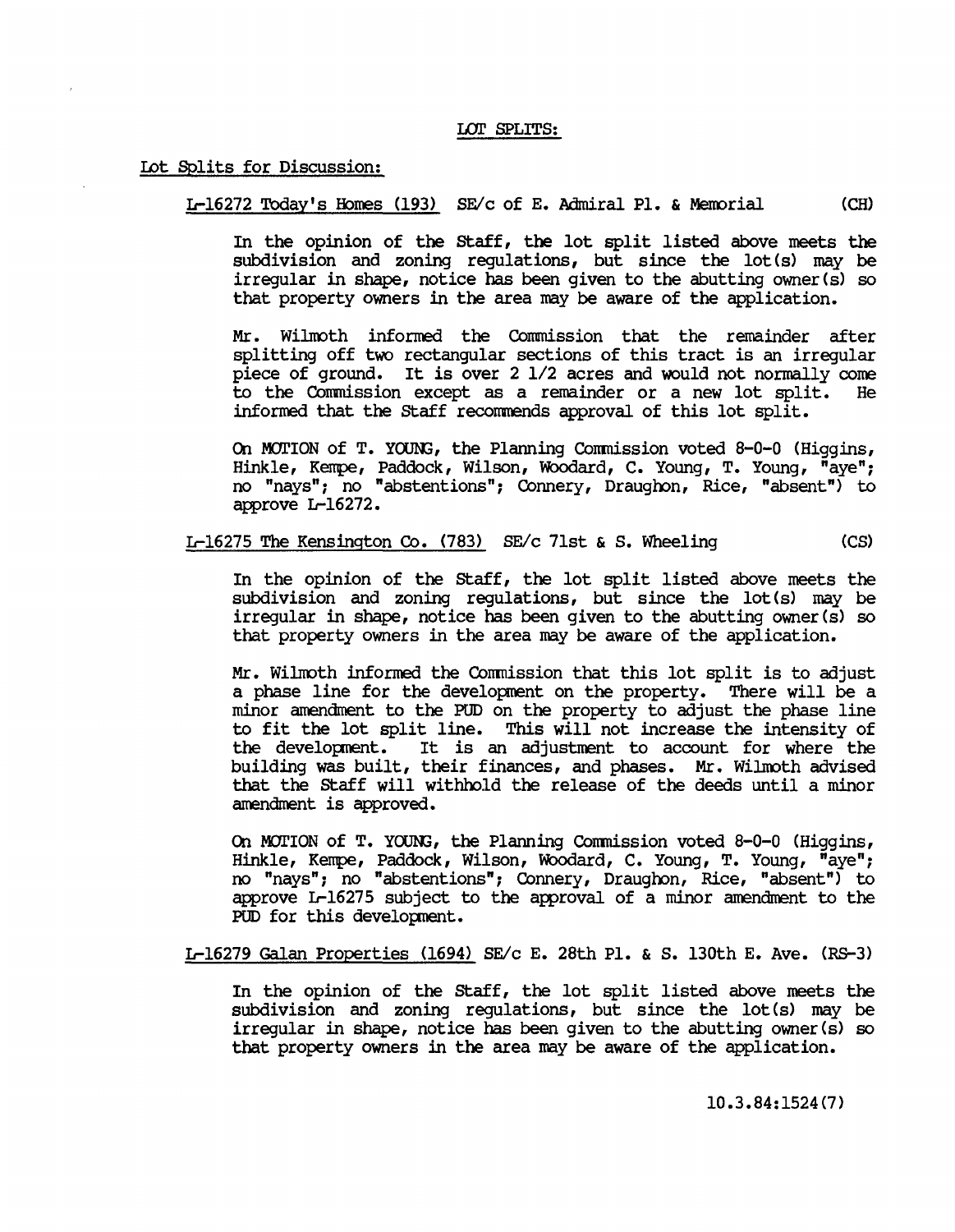Mr. Wilmoth informed this lot split will take a small piece of property off of the larger lot (Lot 52) and add it to Lot 55 to the south. There will be no change in density. This is an old <DP that is already built.

On MOTION of HIGGINS, the Planning Commission voted 8-0-0 (Higgins, Hinkle, Kenpe, Paddock, Wilson, WOOdard, C. Young, T. Young, "aye"; no "nays"; no "abstentions"; Connery, Draughon, Rice, "absent") to approve L-16279.

Lot Splits for Ratification:

| L-15184        | (983)  | Sobel/Capehart           |
|----------------|--------|--------------------------|
| L-16273        | (2690) | Diehl/Blackjack Dev. Co. |
| <b>L-16274</b> | (2603) | Clarkland Inc.           |
| <b>L-16277</b> | (3294) | 6000 Garnett Pk.         |
| L-16280        | (683)  | Tulsa, South Lewis Ltd.  |
| <b>L-16281</b> | (1093) | McGinnis/Keim            |
| <b>L-16284</b> | (793)  | Ting                     |
| <b>L-16285</b> | (3191) | Rivers                   |
|                |        |                          |

staff informed that these all meet the regulations and they recomrend approval.

On MOTION of KEMPE, the Planning Commission voted 8-0-0 (Higgins, Hinkle, Kenpe, Paddock, Wilson, WOOdard, C. Young, T. Young, "aye"; no "nays"; no "abstentions"; Connery, Draughon, Rice, "absent") to ratify the above listed lot splits.

10.3.84:1524(8)

- C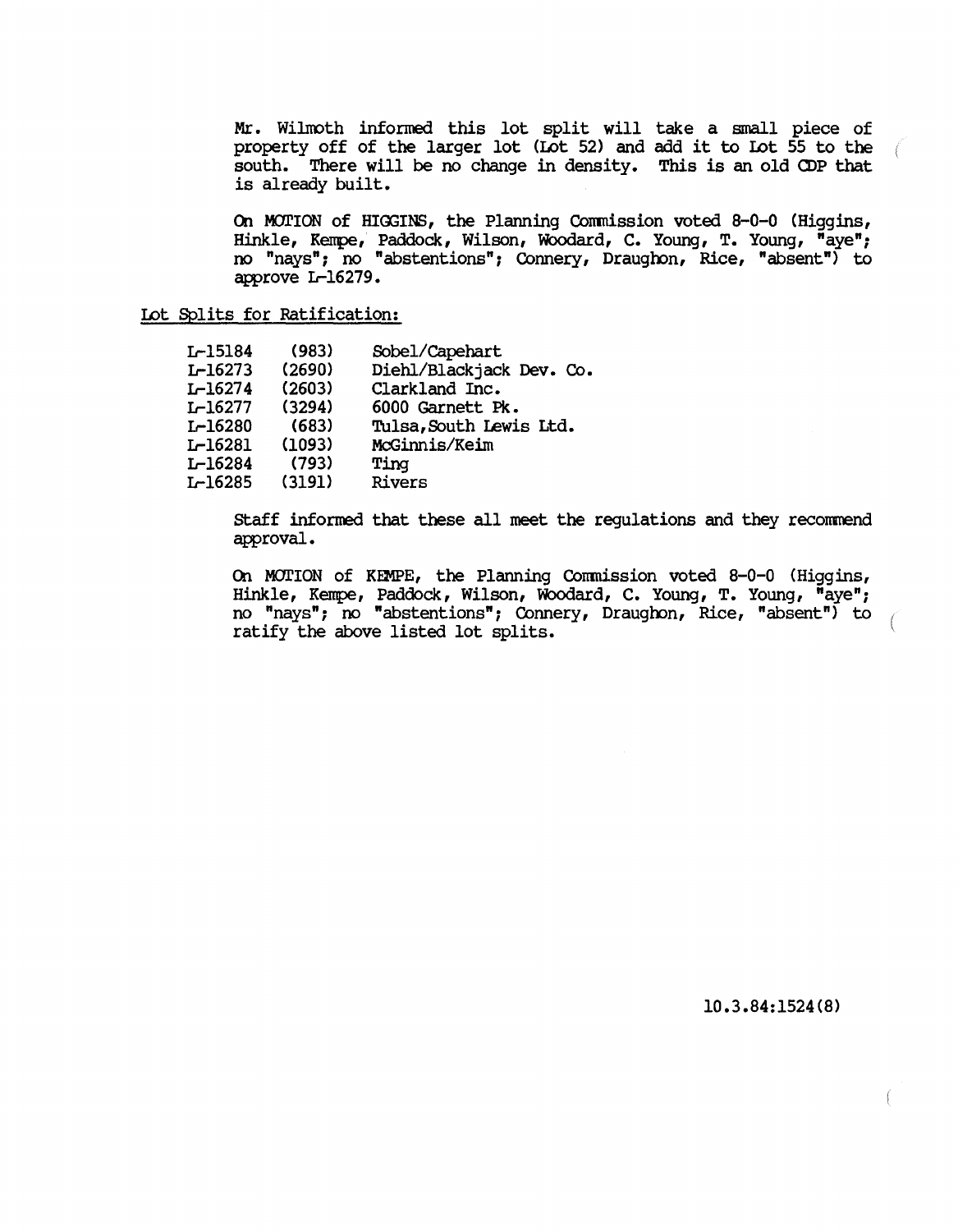## CONTINUED ZONING PUBLIC HEARING

PUD #359 Bob Latch 77th Street and East side of South Memorial Drive (AG)

Chairman C. Young informed that the applicant has requested by letter (Exhibit "B-1") that this item be continued to the October 17, 1984, meeting.

On MOTION of HIGGINS, the Planning Commission voted 8-0-0 (Higgins, Hinkle, Kenpe, Paddock, Wilson, WOOdard, C. Young, T. Young, "ayen; no nays"; no "abstentions"; Connery, Draughon, Rice, "absent") to continue consideration of PUD #359 until Wednesday, October 17, 1984, at 1:30 p.m., in Langenheim Auditorium, City Hall, Tulsa Civic Center.

10.3.84:1524(9)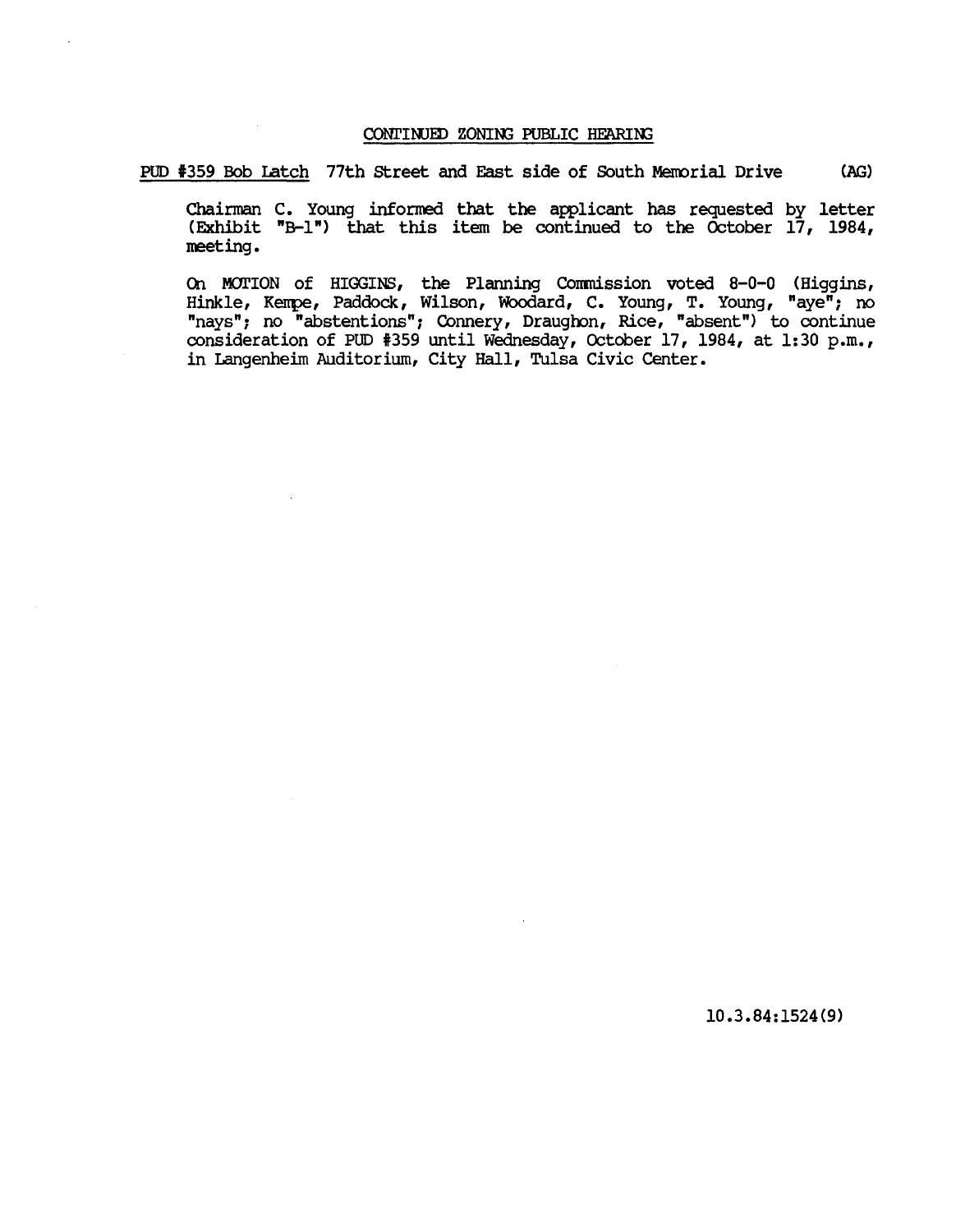Application No. PUD #378 Present Zoning: CS, RM-O, AG Applicant: Jones (Perkins) Location: Southwest corner of 101st Street and Memorial Drive

Date of Application: August 16, 1984<br>Date of Hearing: 0ctober 3, 1984 Date of Hearing: October 3,<br>Size of Tract: 19.91 acres Size of Tract:

Presentation to TMAPC by: Bill Jones Address: 201 West 5th Street, Suite 400

Prone: 581-8200

## staff Recommendation:

The subject tract is 16.9 acres (net) in size and located at the southwest corner of 101st Street and South Memorial Drive. It was previously reconmended for underlying zoning approval of CS at the corner, then a 300-foot buffer strip of RM-l abutting the CS to the west and the remainder of the tract west of the RM-l is to be RS-2. The applicant is now requesting supplemental PUD zoning to develop the tract as an Office/Commercial Complex.

The staff has reviewed the applicant's Outline Development Plan and find the proposal to be: (1) consistent with the Comprehensive Plan; (2) in harmony with the existing and expected development of the area; (3) a unified treatment of the development possibilities of the site; and (4) consistent with the stated purposes and standards of the PUD Chapter.

Therefore, the staff reconmends APPROVAL of PUD 1378, subject to the following conditions:

- (1) That the applicant's Outline Development Plan be made a condition of approval, unless modified herein.
- (2) Development standards:

#### DEVELOPMENI' AREA "A" STANDARDS

| Gross Land Area:                                                                                              | 13.00 acres                                              | $566,280$ sq. ft.         |  |  |
|---------------------------------------------------------------------------------------------------------------|----------------------------------------------------------|---------------------------|--|--|
| Net Land Area:                                                                                                | $10.32$ acres                                            | 449,583 sq. ft.           |  |  |
| Permitted Uses:                                                                                               | Those permitted as a matter of right in a CS<br>district |                           |  |  |
| Maximum Building Floor Area:                                                                                  |                                                          | 217,800 sq. ft.           |  |  |
| Floor Area Ratio:                                                                                             | 48% of Net<br>Land Area                                  | 38% of Gross<br>Land Area |  |  |
| Maximum Building Height:<br>(exclusive of Mezzanine and<br>below grade levels or floors)<br>Three (3) stories |                                                          |                           |  |  |

10.3.84:1524(10)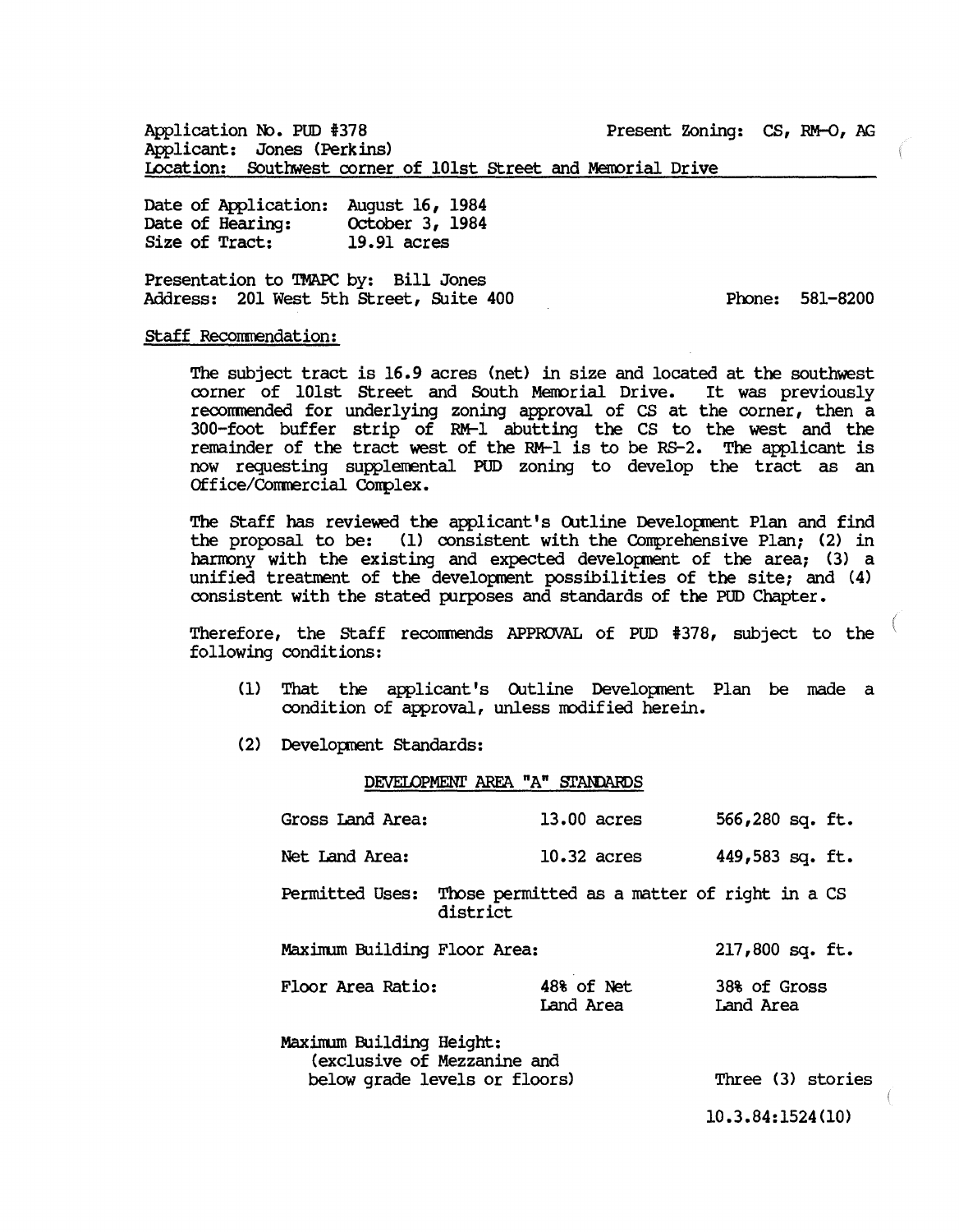Minimum Building Setbacks:

| From Centerline of South Memorial Drive: 160 feet                                                                                                                 |                                      |                  |  |  |
|-------------------------------------------------------------------------------------------------------------------------------------------------------------------|--------------------------------------|------------------|--|--|
| From Centerline of East 101st Street South: 100 feet                                                                                                              |                                      |                  |  |  |
| From South Property Line:                                                                                                                                         | As required in<br>a CS District      |                  |  |  |
| From West line of Development Area "A":                                                                                                                           |                                      | 0                |  |  |
| Minimum Off-Street Parking:                                                                                                                                       | Per Code                             |                  |  |  |
| DEVELOPMENT AREA "B" STANDARDS                                                                                                                                    |                                      |                  |  |  |
| Gross Land Area: $5,876$ acres $255,959$ sq. ft.                                                                                                                  |                                      |                  |  |  |
| Net Land Area:                                                                                                                                                    | 5,431 acres 236,574 sq. ft.          |                  |  |  |
| Permitted Uses: Principal and accessory uses permitted as a<br>matter of right in an OL District and accessory<br>magazine and cigar stand, flower and gift shop. |                                      |                  |  |  |
| Maximum Building Floor Area:                                                                                                                                      |                                      | $79,200$ sq. ft. |  |  |
| Floor Area Ratio:                                                                                                                                                 | 33% of Net 31% of Gross<br>Land Area | Land Area        |  |  |
| Maximum Building Height:<br>(exclusive of Mezzanines and<br>below grade levels or floors):<br>Seven (7) stories                                                   |                                      |                  |  |  |
| Minimum Building Setbacks:                                                                                                                                        |                                      |                  |  |  |
| From Centerline of East 101st Street South: 100 feet                                                                                                              |                                      |                  |  |  |
| From West Line of Development Area "B":                                                                                                                           | 100 feet                             |                  |  |  |
| From South Property Line:                                                                                                                                         | 100 feet                             |                  |  |  |
| From East Line of Development Area "B":                                                                                                                           | 0                                    |                  |  |  |
| Minimum Off-Street Parking:                                                                                                                                       | Per Code                             |                  |  |  |
| DEVELOPMENT AREA "C" STANDARDS                                                                                                                                    |                                      |                  |  |  |
| Gross Land Area:                                                                                                                                                  | <b>1.137 acres</b>                   | 49,528 sq. ft.   |  |  |
| Net Land Area:                                                                                                                                                    | $1.051$ acres                        | 45,782 sq. ft.   |  |  |
| Permitted Uses: Park, Greenbelt, Water Retention Facilities,<br>Utility Lines and Equipment                                                                       |                                      |                  |  |  |

10.3.84:1524(11)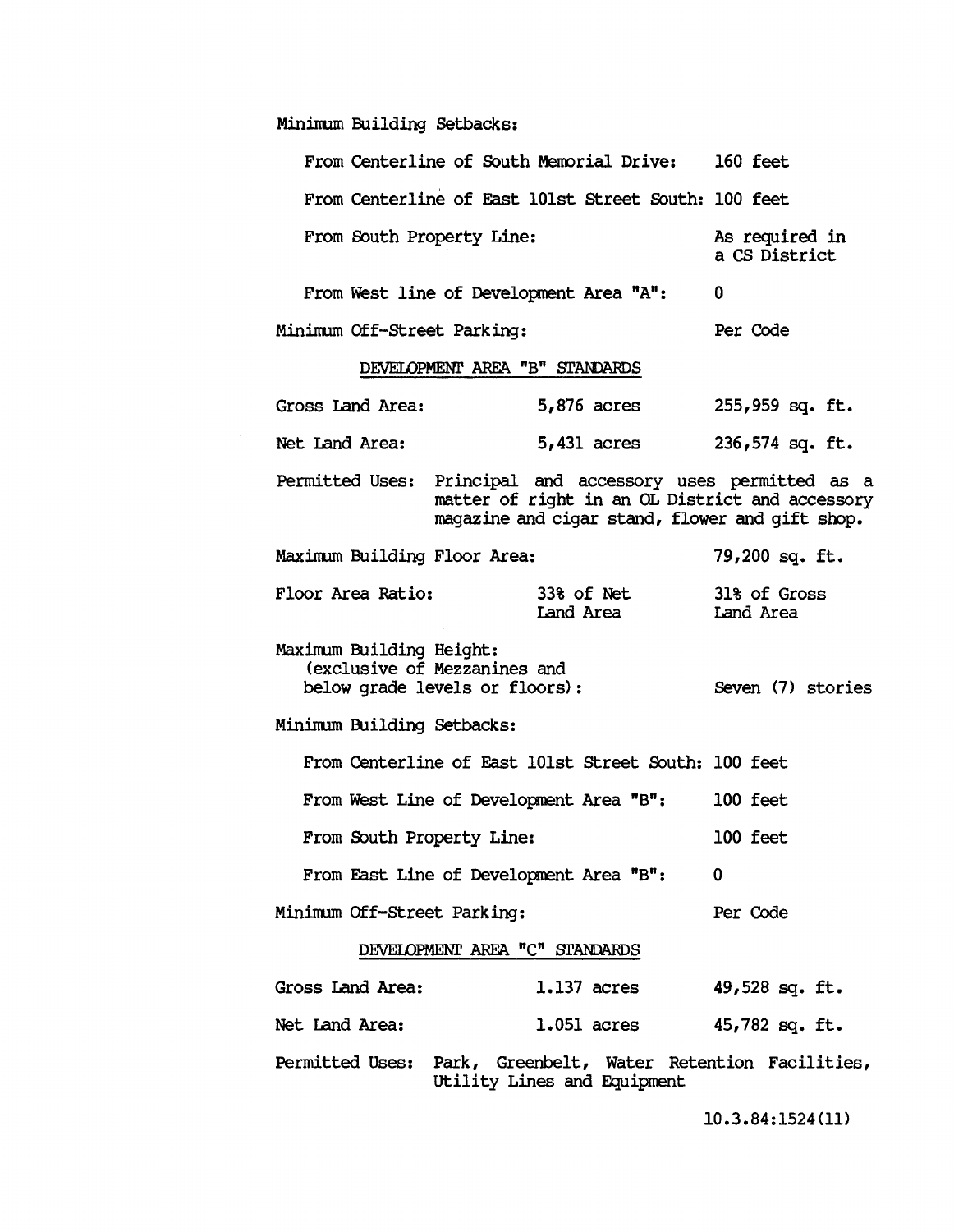- (3) That signs shall conply with Section 1130.2 (b) of the Zoning Code.
- (4) That a Detail Site Plan be approved by the TMAPC prior to the issuance of a Building Permit, including elevations of all exterior walls showing the architectural treatment to be used.
- (5) That a Detail Landscape Plan be approved by the TMAPC prior to occupancy, including a 6-foot screening fence and landscape<br>buffering along the west and south property lines. Also, buffering along the west and south property lines. substantial size trees at the time of planting will be required on the west buffer area.
- (6) That no Building Permit shall be issued until the requirements of Section 260 of the Zoning Code have been satisfied and approved by the TMAPC and filed of record in the County Clerk's office, incorporating within the Restrictive Covenants the POD conditions of approval, making the City of Tulsa Beneficiary to said Covenants.

### Staff Comments:

Mr. Gardner described the existing zoning on the subject tract.

Applicant's Corments:

Mr. Jones infonred there is 75 feet in the greenbelt and there is a 100 foot setback-that gives them 175 feet of open space from the west boundary line of the property. He informed that this space was put in primarily to benefit the subdivision to the west. Mr. Jones stated that they do not know at this time whether all of Development Area "A" will be devoted entirely to commercial utilization or if part of it will be used for commercial and part for office. In their text they have included a height limitation should they decide to build office buildings. In the text the maximum building height for commercial buildings is given to be 3 stories, and the maximum building height for office buildings is given to be 7 stories in Development Area  $n_A$ . He submitted a copy of the revised RID text (Exhibit "C-l").

Mr. Gardner infonred that a footnote could be added to the staff Reconmendation stating that if the applicant gives up the commercial floor area and builds an office building, the staff would have no problem with the structure being as tall as the structure to the west which is 7 stories in height.

Mr. Jones infonred that the only initial difference he has with the staff is in Development Area "C". They had been told by the City Engineering Department that they will expect a water detention facility to be erected in the southwest comer of the property, and they figured they would probably have to provide a road for the City to the detention facility. They initially had in their text that one of the permitted uses in Development Area "C" would be a road. They can design it such that they can still get to the detention facility without having a road--that would give a full 75 feet of greenbelt, and that is what they plan to do.

10.3.84:1524(12)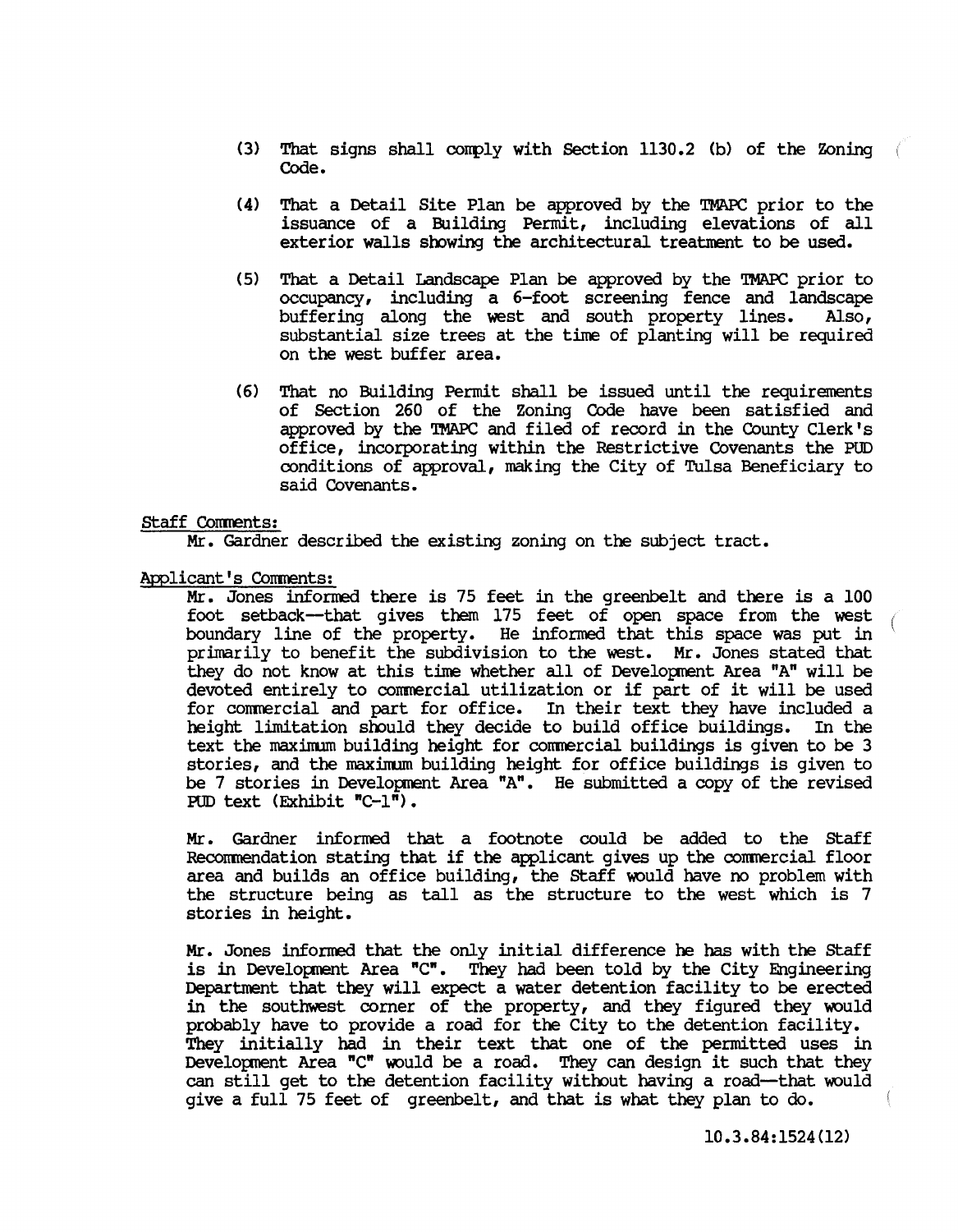Mr. Gardner infonred the staff does not mind a maintenance easenent going through the greenbelt, but they do not want a road utilizing the buffer strip.

Mr. Jones informed they are trying to work with the City Engineer to get a retention facility rather than a detention facility so they will be able to do the maintenance themselves, rather than having the City maintain it.

Mayor Young suggested that under the "Permitted Uses" section of the staff Recorrmendation, the following be added: "water detention or retention facilities and associated access or a maintenance easement."

Protestants: None.

# Instrument Submitted: Revised PUD text (Exhibit "C-l")

### TMAPC Action: 8 members present.

On MOTION of T. YOUNG, the Planning Commission voted 8-0-0 (Higgins, Hinkle, Kerrpe, Paddock, Wilson, WOOdard, C. Young, T. Young, "aye"; no "nays"; no "abstentions"; Connery, Draughon, Rice, "absent") to recommend to the Board of City Commissioners that the following described property be approved for a Planned Unit Development, per staff Recommendation with the following amendments: (1) that there be a 7-story height limitation if an office building is built in Development Area  $^nA^n$ , and (2) that the permitted uses in Development Area "B" be amended to include provisions for a maintenance easement or access to the water detention or retention facilities:

The North Half of the Northeast Quarter of the Northeast Quarter *(N/2, NE/4, NE/4)* of Section Twenty-six (26), Township Eighteen North (T-18-N), Range Thirteen East (R-13-E) of the Indian Base and Meridian, Tulsa County, State of Oklahoma, according to the United States Government Survey thereof, LESS AND EXCEPT the following described portion thereof, to-wit:

Beginning at the Northeast corner of said *N/2*, NE/4, NE/4; thence South along the East line of said N/2, NE/4, NE/4 a distance of 660.11 feet to the Southeast corner of said *Nl2, NEl4, NEl4;* thence West along the South line of said N/2, NE/4, NE/4 a distance of 120.00 feet; thence N 05<sup>0</sup> 53' 33" E a distance of 83.17 feet; thence<br>N 01<sup>0</sup> 00' 31" W a distance of 450.00 feet; thence N 55<sup>0</sup> 43' 03" W a distance of 90.60 feet; thence N  $84^{\circ}$  02' 10" W a distance of 403.14 feet to a point on the present South right-of-way line of East 101st South; thence North a distance of 24.75 feet to a point on the North line of said N/2, NE/4, NE/4; thence East along said North line a distance of 584.20 feet to the point of beginning.

10.3.84:1524(13)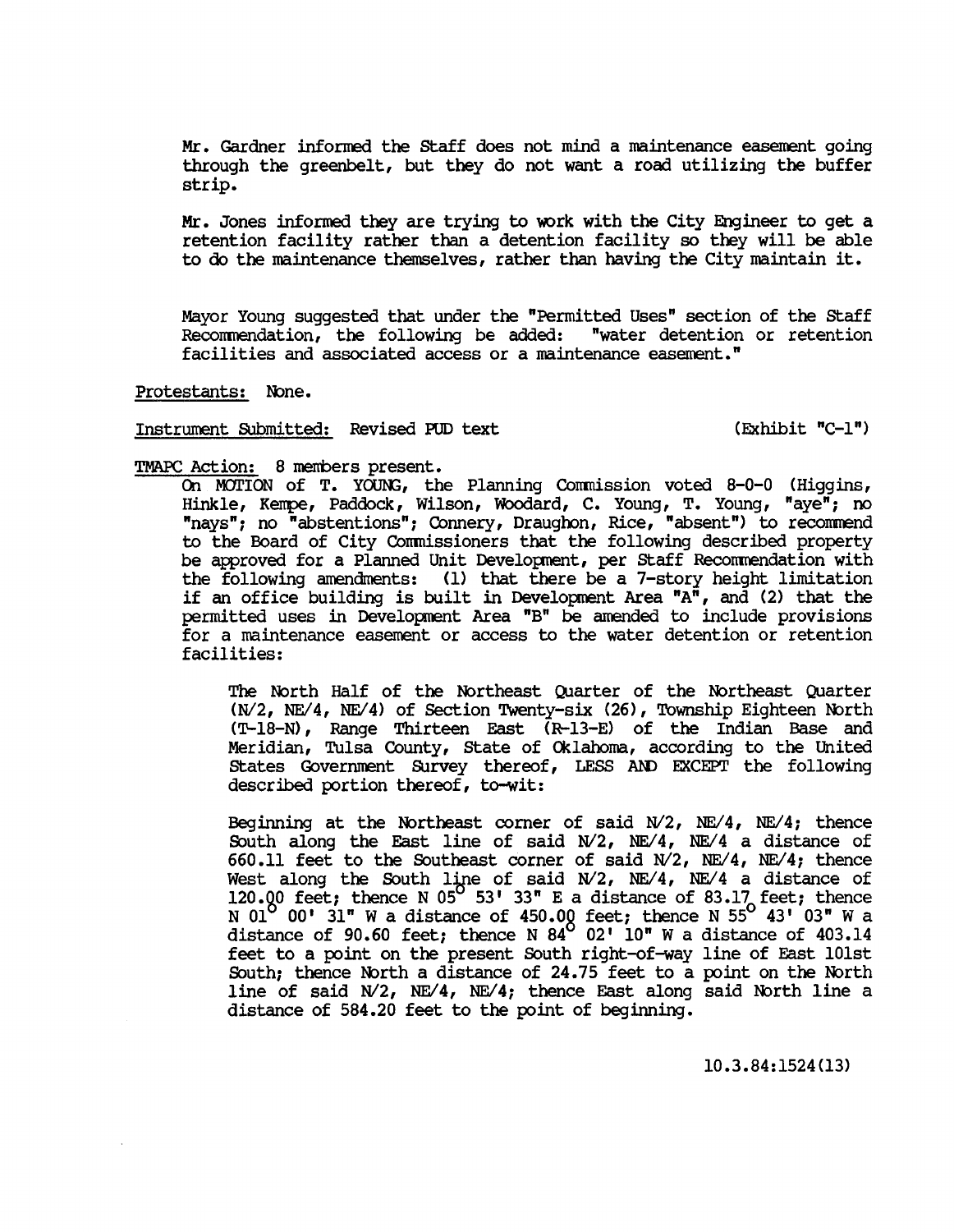### OI'HER BUSINESS:

### POD 215-5 Creekwood Assoc. 8104 South 77th East Avenue

# staff Recomnendation: Minor Anendment

The subject tract is located south and west of the southwest corner of 81st Street and South Memorial Drive. It is an approved of 81st Street and South Memorial Drive. nultifamily area and the applicant is requesting to be allowed to cover 72 of the 432 parking spaces provided.

The staff has reviewed the Site Plan submitted and find that the proposed locations are grouped across the entire tract; however, they appear to be located in such a manner as not to restrict circulation<br>or views. Therefore, the Staff recommends APPROVAL of the minor Therefore, the Staff recommends APPROVAL of the minor amendment.

On MOTION of T. YOUNG, the Planning Commission voted  $8-0-0$  (Higgins, Hinkle, Kerrpe, Paddock, Wilson, Woodard, C. Young, T. Young, "aye" ; no "nays"; no "abstentions"; Connery, Draughon, Rice, "absent") to approve the minor amendment to allow covering 72 of the 432 parking spaces provided in POD 215.

POD 179-5 J. W. Moody (El Paseo) SE/c 85th E. Ave. & 75th street.

### staff Recomnendation: Minor Anendment

The subject lot is lcoated at the southeast corner of 85th East Avenue and 75th street. It is a part of an approved single-family development area. The applicant, which will be the third owner, is proposing to purchase this house provided all encroachments are approved before purchase. The request is to allow a corner of the house and a part of two bay-windows to encroach no more than 2.8 feet into the front yard. Also, there is a covered patio that extends 11.4 feet into the rear yard.

Since this house is built and the original builder is no longer a party to the sales transaction, the staff sees this request as minor in nature, provided the covered patio is never enclosed. Therefore, the staff recomnends APPROVAL of the minor amendment, subject to the plat of survey submitted and subject to the covered rear patio never being enclosed (walled in).

Comnents and questions:

There was discussion about how future owners of the house on the subject property would be aware of the restriction which would not allow the patio to be enclosed. Mr. Linker informed that, as a condition of approval, the Planning Conmission could require a covenant be filed of record putting any limitations on it that the City wants. That would be picked up by anybody.

## TMAPC Action: 8 members present.

On MOTION of T. YOUNG, the Planning Commission voted 8-0-0 (Higgins, Hinkle, Kempe, Paddock, Wilson, Woodard, C. Young, T. Young, "aye";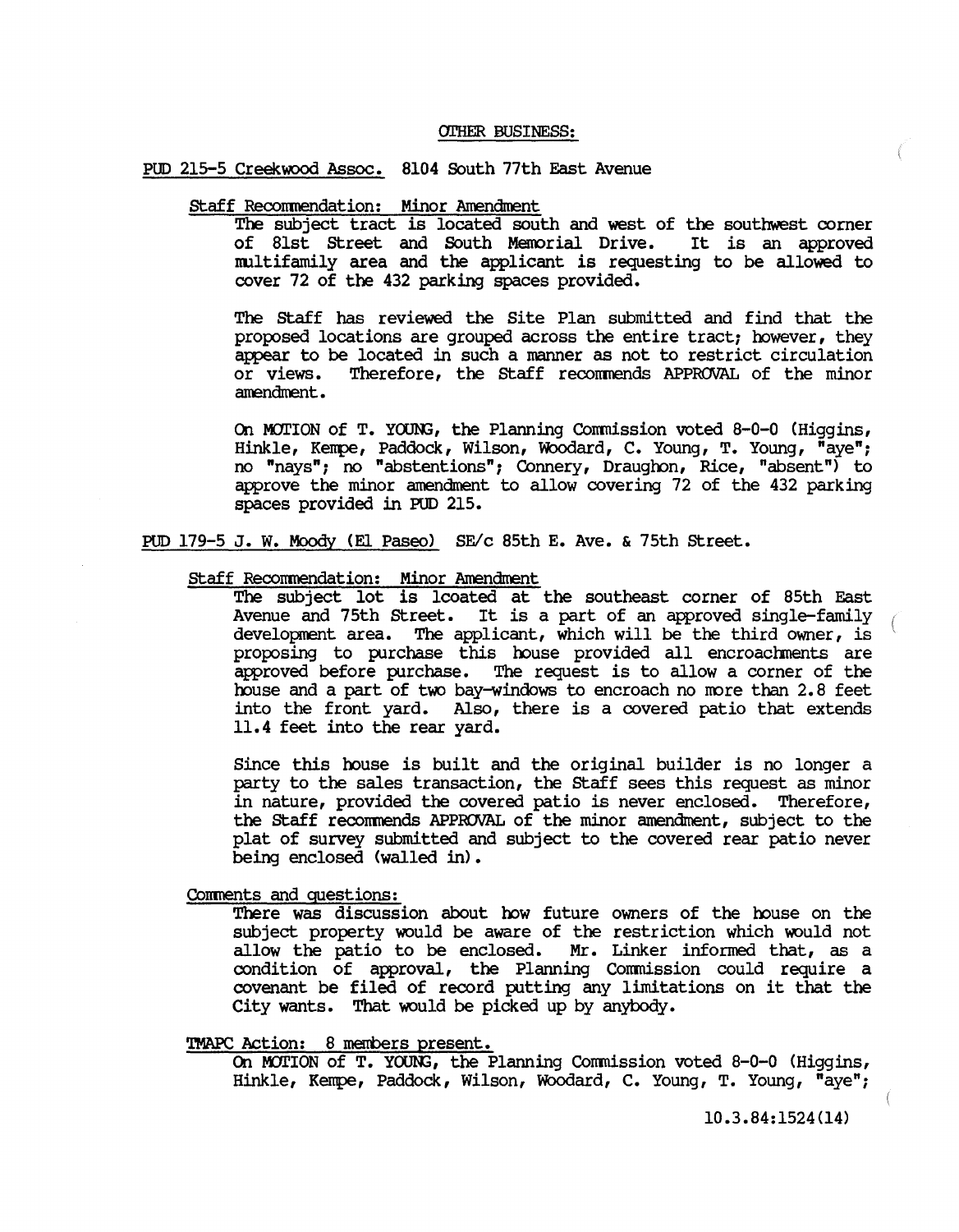no "nays"; no "abstentions"; Connery, Draughon, Rice, "absent") to approve the minor amendment to PUD 179 to allow corners of the house and a part of two bay-windows to encroach no more than 2.8 feet into the front yard, and to allow a covered patio that extends 11.4 feet into the rear yard, subject to the plat of survey submitted, subject to the covered rear patio never being enclosed (walled in), and subject to the requirement that a covenant be filed of record showing the restriction of not enclosing the patio.

POD 199-4 Fulton Management 2904 South 121st Place

staff Reconmendation: Minor Anendment

The subject lot is located at 2904 South 121st East Place and is a part of an approved single-family development. One of the Development Standards approved was a 15-foot rear yard and the applicant is requesting to encroach 2 feet into this rear yard requirement to allow a bay-window to be constructed. The staff sees this as minor in nature and would, therefore, reconmend APPROVAL, subject to the Plot Plan submitted.

On MOTION of HIGGINS, the Planning Commission voted 8-0-0 (Higgins, Hinkle, Kempe, Paddock, Wilson, Woodard, C. Young, T. Young, "aye"; no "nays"; no "abstentions"; Connery, Draughon, Rice, "absent") to approve the minor amendment to to PUD 199 to allow an encroachment of 2 feet into a IS-foot rear yard setback to allow a bay-window, subject to the Plot Plan submitted.

There being no futher business, the Chairman declared the meeting adjourned at 2:08 p.m.

Date Approved October 17,

ally Chairmán

ATTEST:

Moulen J. Malsa

10.3.84:1524(15)